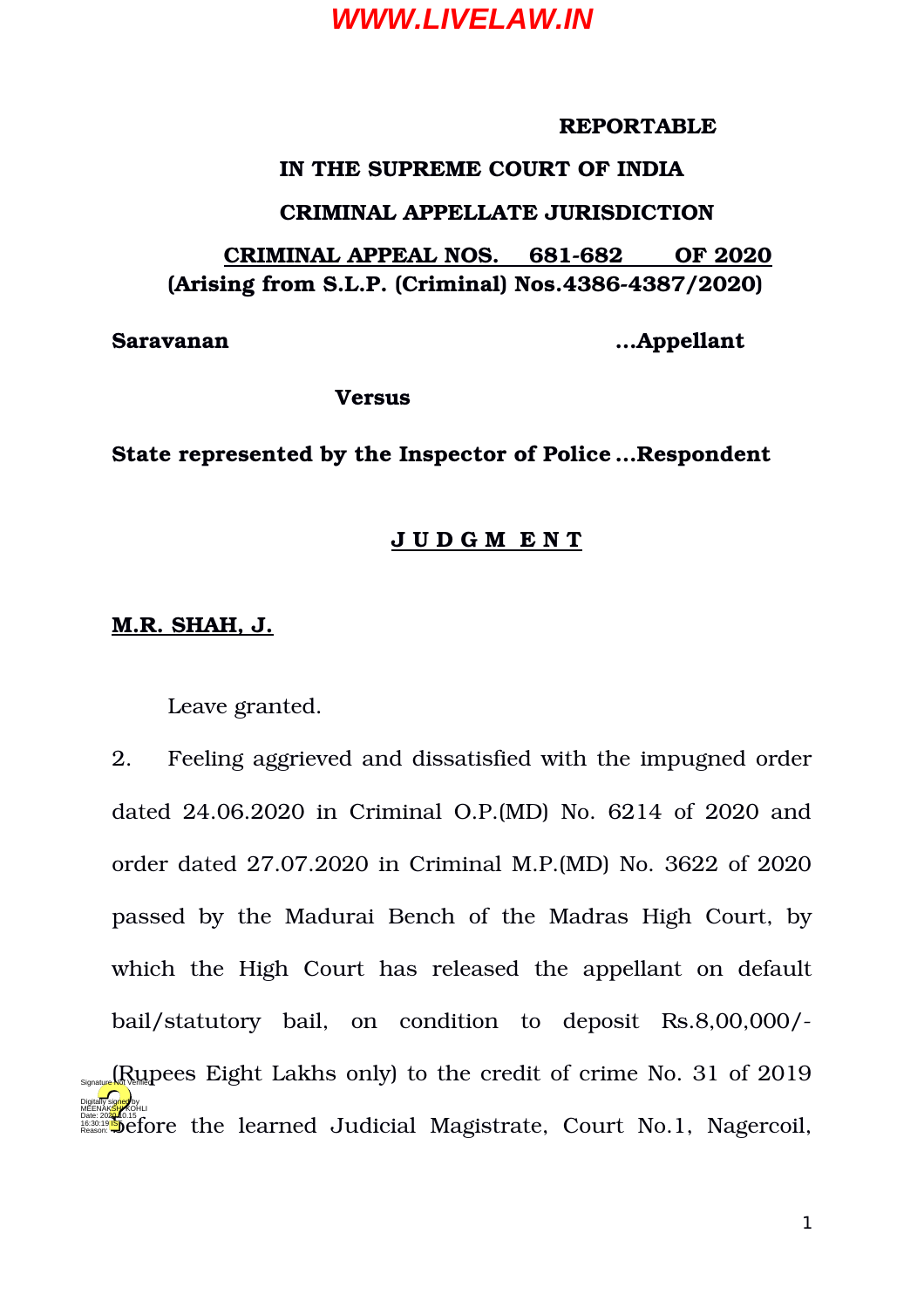Kanyakumari District, the original accused has preferred the present appeals.

3. That the appellant herein was arrested and remanded to the judicial custody on 31.01.2020 for the offences punishable under Section 420 of the IPC in Crime No.31 of 2019 on the file of the D.C.B. Police Station, Kanyakumari District. That the appellant herein filed an application before the learned Judicial Magistrate seeking bail under Section 437 Cr.P.C. That the wife of the appellant filed an affidavit before the learned Magistrate and assured to pay Rs.7,00,000/ (Rupees Seven Lakhs only) and the balance amount to be paid on or before 06.04.2020, against the alleged amount of Rs.15,67,338/- (Rupees Fifteen lakhs Sixty Seven thousand Three hundred thirty eight only). Therefore, by order dated 3.2.2020, the learned Magistrate released the appellant on bail on the conditions stated in the said order. One of the conditions was directing the appellant to deposit Rs.7,00,000/- in the Court, and the balance amount of Rs. 8,67,338/ was directed to be deposited on or before 06.04.2020.

4. Feeling aggrieved and dissatisfied with condition nos. 2 and 3 of the order passed by the learned Magistrate releasing the appellant on bail, i.e, directing the appellant to deposit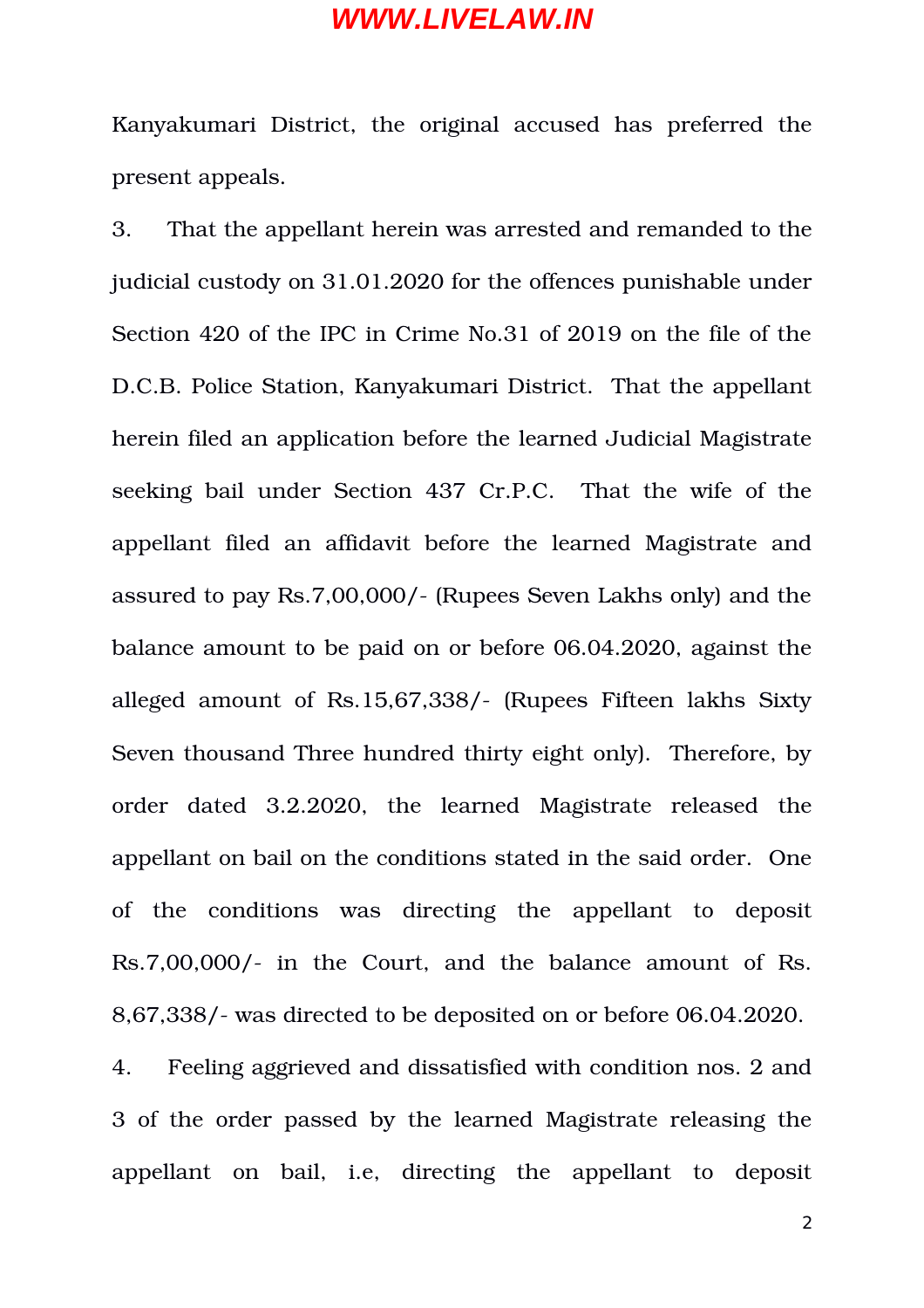$Rs.7,00,000/$ , out of the total alleged amount of  $Rs.15,67,338/$ and the balance to be deposited on or before 6.4.2020, the appellant approached the High Court by way of Criminal OP(MD) No. 6214 of 2020. The High Court dismissed the said application with liberty to the appellant to approach the Magistrate Court for any modification and observed that if any modification is required, the same may be considered by the Magistrate. That thereafter, the appellant filed an application before the learned Sessions Court being Criminal M.P. No. 1695/2020 to release the appellant on default bail/statutory bail under Section 167(2), Cr.P.C. It was the case on behalf of the appellant that he was arrested and remanded on 31.01.2020 and he is inside the jail for more than 101 days and the investigation is not completed and the police has not filed the final report within the period provided under Section 167 Cr.P.C. The said application came to be dismissed by the learned Sessions Court on the ground that earlier when the appellant applied for regular bail and which was allowed on condition to deposit Rs.7,00,000/- in the Court and the same has not been complied with, and despite the liberty reserved by the High Court to approach the Magistrate Court for modification of the conditions, instead of doing so, the appellant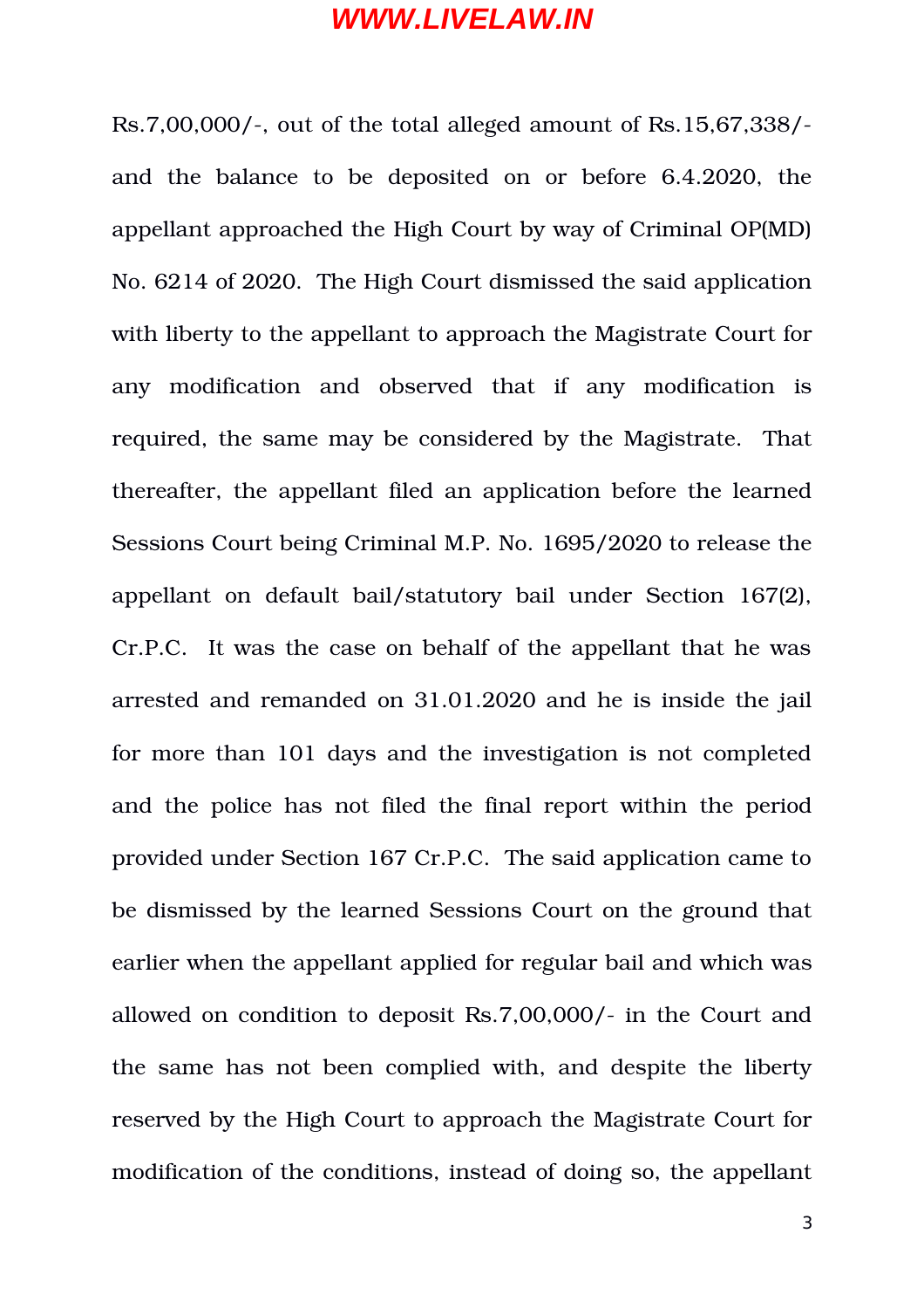has filed an application for default bail/statutory bail under Section 167(2), Cr.P.C., therefore, the learned Sessions Court dismissed the said application.

5. Feeling aggrieved, the appellant approached the High Court and prayed to release the appellant on default bail/statutory bail. It was the case on behalf of the appellant that non-deposit of any amount which was required to be deposited pursuant to the order passed by the learned Magistrate, imposed while releasing the appellant on regular bail under Section 437, Cr.P.C., shall not come in the way of the appellant-accused in getting default bail/statutory bail under Section 167(2), Cr.P.C. It was submitted that the default bail/statutory bail under Section 167(2), Cr.P.C. is mandatory bail, provided the conditions in Section 167 Cr.P.C. are satisfied, i.e., investigation is not completed and the chargesheet/report is not filed by the investigating agency within the time stipulated under Section 167 Cr.P.C. The High Court, by the impugned judgment and order dated 24.06.2020 accepted the same, however, considering the earlier undertaking given by the wife of the appellant in the Court of the learned Magistrate while considering the regular bail application under Section 437, Cr.P.C., i.e., to deposit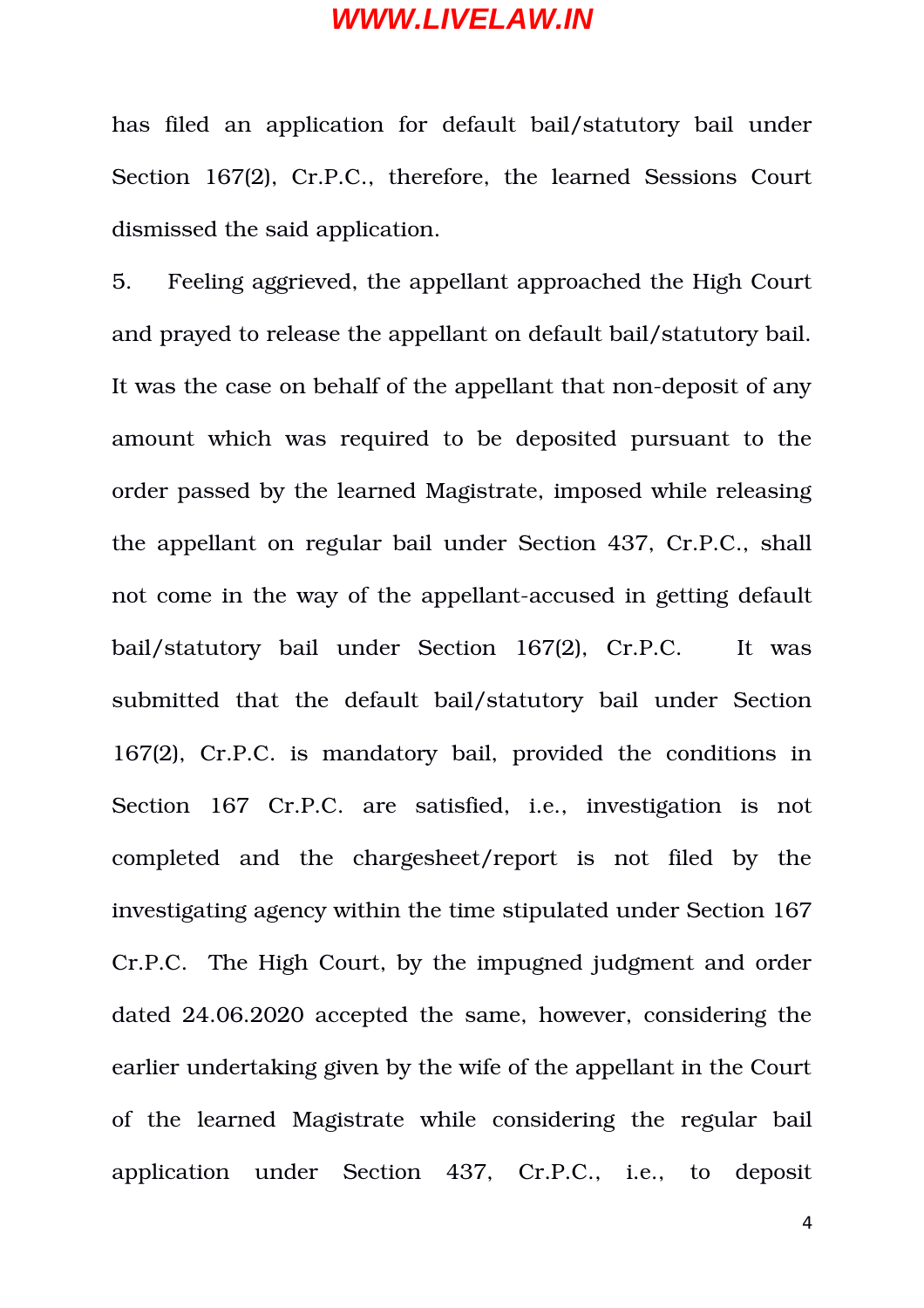Rs.7,00,000/, while releasing the appellant on default bail/statutory bail, the High Court has imposed the condition that the appellant shall deposit a sum of  $\text{Rs.8,00,000/-}$  before the learned Magistrate. That thereafter, the appellant preferred application being Criminal MP(MD) No. 3622 of 2020 before the High Court to modify condition nos. (b) and (d) in Criminal OP(MD) No. 6214/2020 by which the appellant was directed to deposit Rs.8,00,000/ before the learned Judicial Magistrate and the appellant was directed to report before the concerned police station daily at 10:00 a.m., until further orders, for interrogation. By the impugned order dated 27.07.2020, the High Court has dismissed the said application for modification observing that earlier wife of the appellant filed affidavit before the learned Magistrate to deposit Rs.7,00,000/- and the alleged amount is  $Rs.32,23,073/$ -, condition nos. (b) and (d) in order dated 24.06.2020 in Criminal OP(MD) No. 6214/2020 are not required to be modified. Hence, the present appeals.

6. Learned counsel appearing on behalf of the appellant has vehemently submitted that condition nos. (b) and (d) imposed by the High Court imposed while releasing the appellant on default bail/statutory bail under Section 167(2), Cr.P.C is contrary to the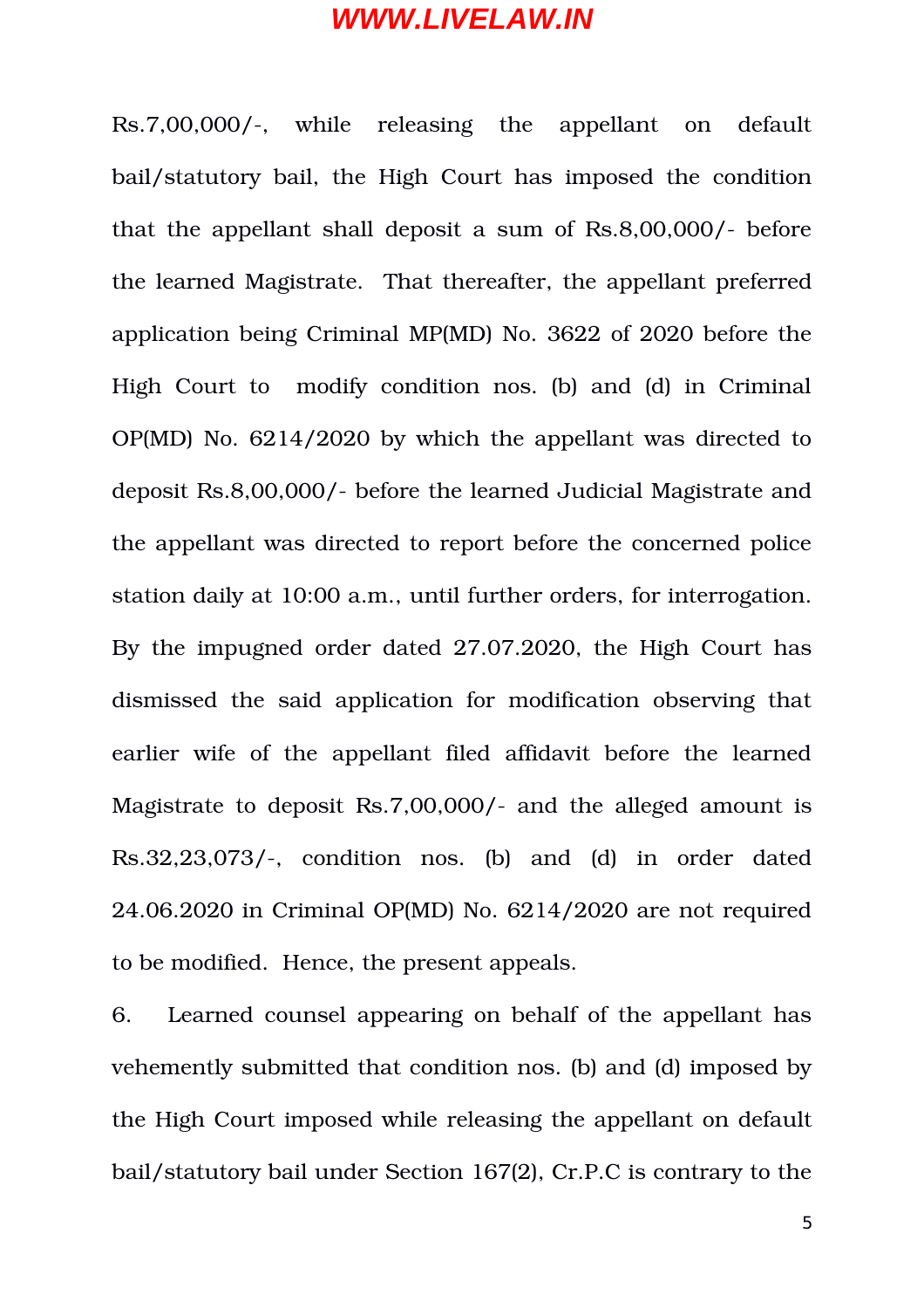scheme of Section 167 of the Cr.P.C. It is submitted that as observed by this Court in catena of decisions, the scheme of Code of Criminal Procedure delineates that provisions of Section 167 Cr.P.C. give due regard to the personal liberty of a person. Without submission of charge sheet within 60 days or 90 days, as may be applicable, an accused cannot be detained by the Police. The provision gives due recognition to the personal liberty. It is submitted that as held by this Court in *Rakesh Kumar Paul v. State of Assam, (2017) 15 SCC 67*, where investigation is not completed within 60 days or 90 days, as the case may be, no chargesheet is filed on the  $60<sup>th</sup>$  or  $90<sup>th</sup>$  day, accused applies for default bail and is prepared to furnish bail, accused becomes entitled to default bail, it cannot be frustrated either by the prosecution or the Court. It is submitted that it is further held that accused need not make out any grounds for grant of default bail but only needs to state that 60/90 days, as the case may be, have expired, chargesheet not filed, he is entitled to bail and willing to furnish the same. It is submitted that therefore condition nos. (b) and (d) imposed by the High Court while releasing the appellant on default bail/statutory bail are against the scheme of Section 167, Cr. P.C.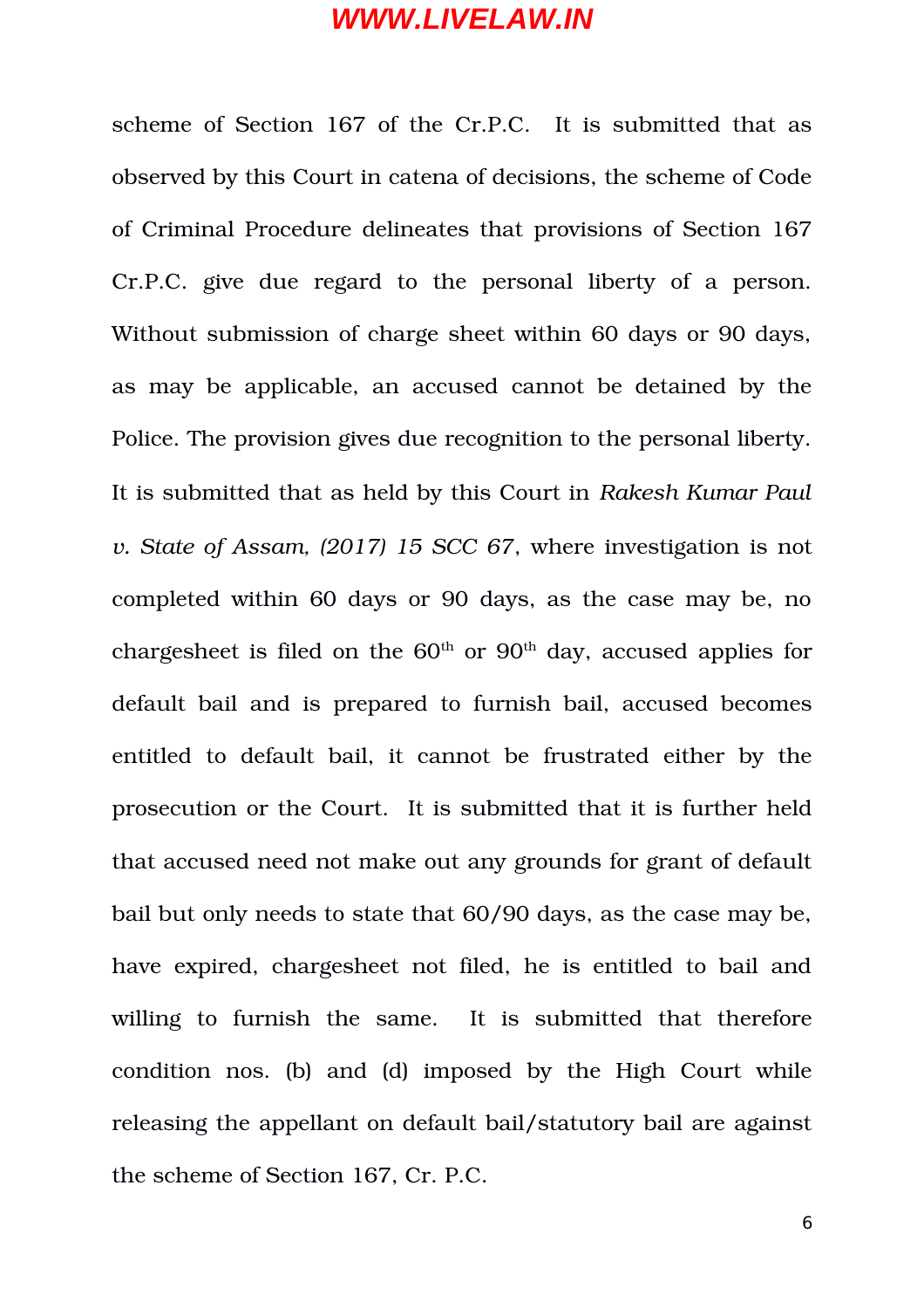6.1 It is submitted by the learned counsel appearing on behalf of the appellant that affidavit filed by the wife of the appellant before the learned Magistrate to deposit Rs. 7,00,000/- and the earlier order passed by the learned Magistrate to release the appellant on deposit of  $\text{Rs}.15, 67,338/-$  was with respect to regular bail under Section 437, Cr.P.C. and the same shall not come in the way of the appellant in getting the default bail/statutory bail, if a case is made out under Section 167(2), Cr.P.C. It is submitted that, as such, and in fact the High Court has accepted the same and has released the appellant on default bail/statutory bail, however, with condition to deposit Rs.8,00,000/- on the ground that while considering the regular bail application under Section 437, Cr.P.C., the wife of the appellant agreed to and filed affidavit to deposit Rs.7,00,000/. It is submitted that condition to deposit Rs.8,00,000/- while releasing the appellant on default bail/statutory bail on the aforesaid ground would defeat the very purpose of grant of default bail/statutory bail. It is submitted that while considering the default bail/statutory bail, the only thing which is required to be considered and the statutory requirement is that the statutory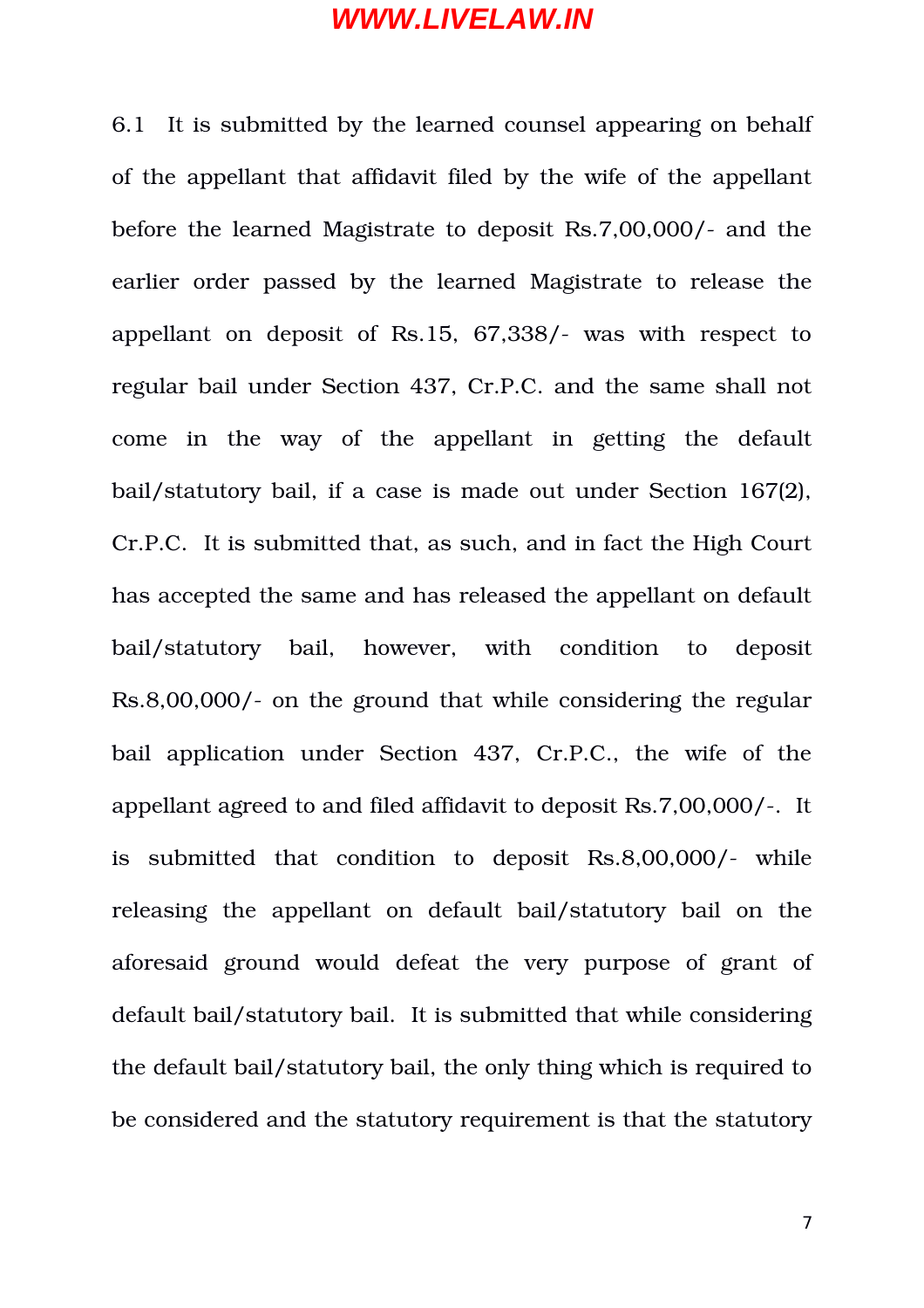period for filing the chargesheet or challan has expired and the accused is prepared to furnish the bail.

6.2 Making the above submissions, it is prayed to allow the present appeals and delete condition nos. (b) and (d) of order dated 24.06.2020 passed by the High Court in Criminal OP(MD) No. 6214 of 2020.

7. Mr. Jayanth Muthuraj, learned Additional Advocate General appearing on behalf of the State has tried to support the impugned order(s) passed by the High Court by submitting that as earlier the wife of the appellant filed an affidavit before the learned Magistrate to deposit Rs.7,00,000/- and the alleged amount was Rs.15,67,338/-, probably the High Court has imposed condition no. (b) directing the appellant to deposit  $Rs.8,00,000/-.$ 

8. We have heard the learned counsel for the respective parties at length.

The short question which is posed for the consideration of this Court is, whether while releasing the appellant-accused on default bail/statutory bail under Section 167(2), Cr.P.C., any condition of deposit of amount as imposed by the High Court, could have been imposed?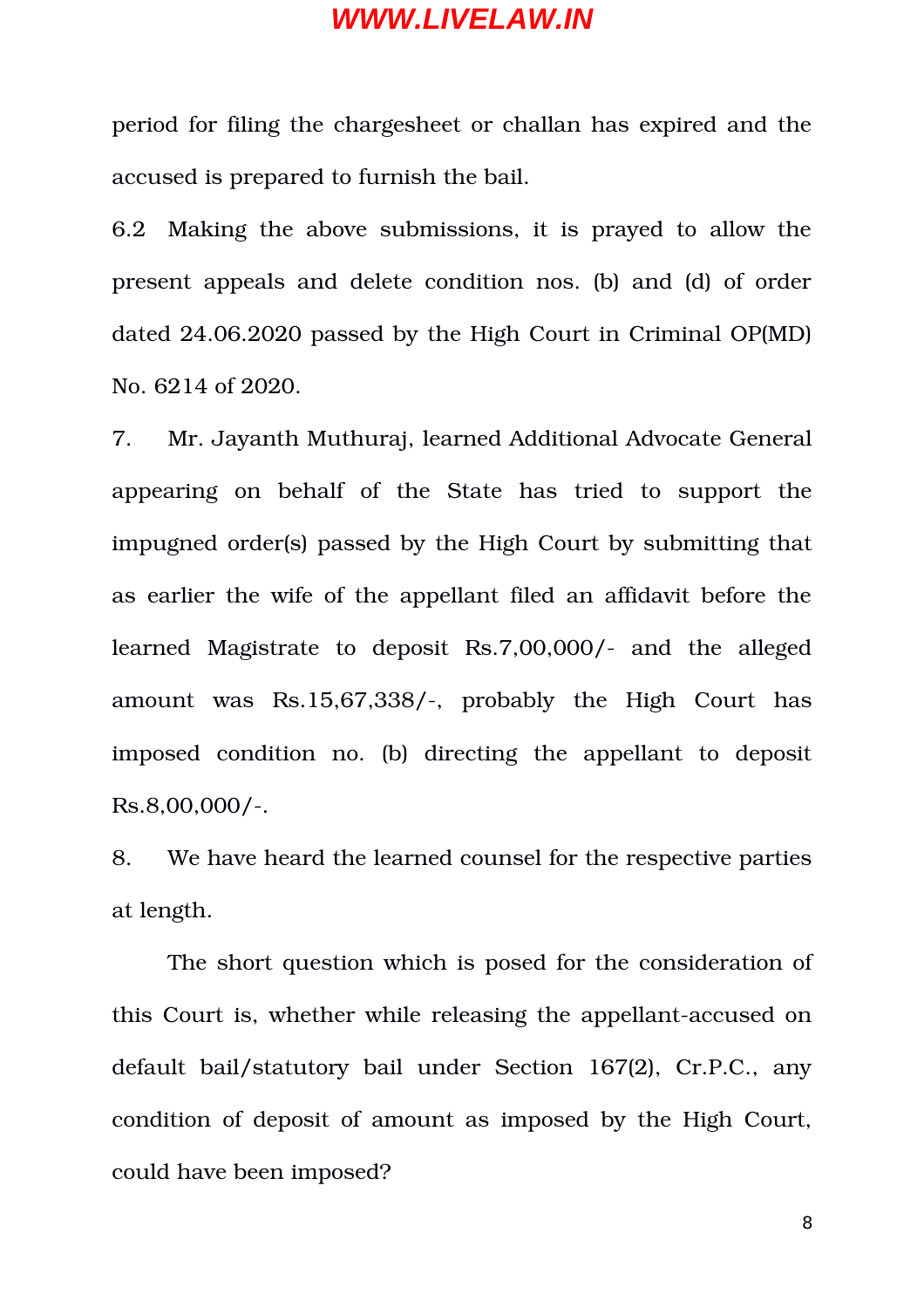9. Having heard the learned counsel for the respective parties and considering the scheme and the object and purpose of default bail/statutory bail, we are of the opinion that the High Court has committed a grave error in imposing condition that the appellant shall deposit a sum of Rs.8,00,000/- while releasing the appellant on default bail/statutory bail. It appears that the High Court has imposed such a condition taking into consideration the fact that earlier at the time of hearing of the regular bail application, before the learned Magistrate, the wife of the appellant filed an affidavit agreeing to deposit Rs.7,00,000/. However, as observed by this Court in catena of decisions and more particularly in the case of *Rakesh Kumar Paul (supra)*, where the investigation is not completed within 60 days or 90 days, as the case may be, and no chargesheet is filed by  $60<sup>th</sup>$  or 90th day, accused gets an "indefeasible right" to default bail, and the accused becomes entitled to default bail once the accused applies for default bail and furnish bail. Therefore, the only requirement for getting the default bail/statutory bail under Section 167(2), Cr.P.C. is that the accused is in jail for more than 60 or 90 days, as the case may be, and within 60 or 90 days, as the case may be, the investigation is not completed and no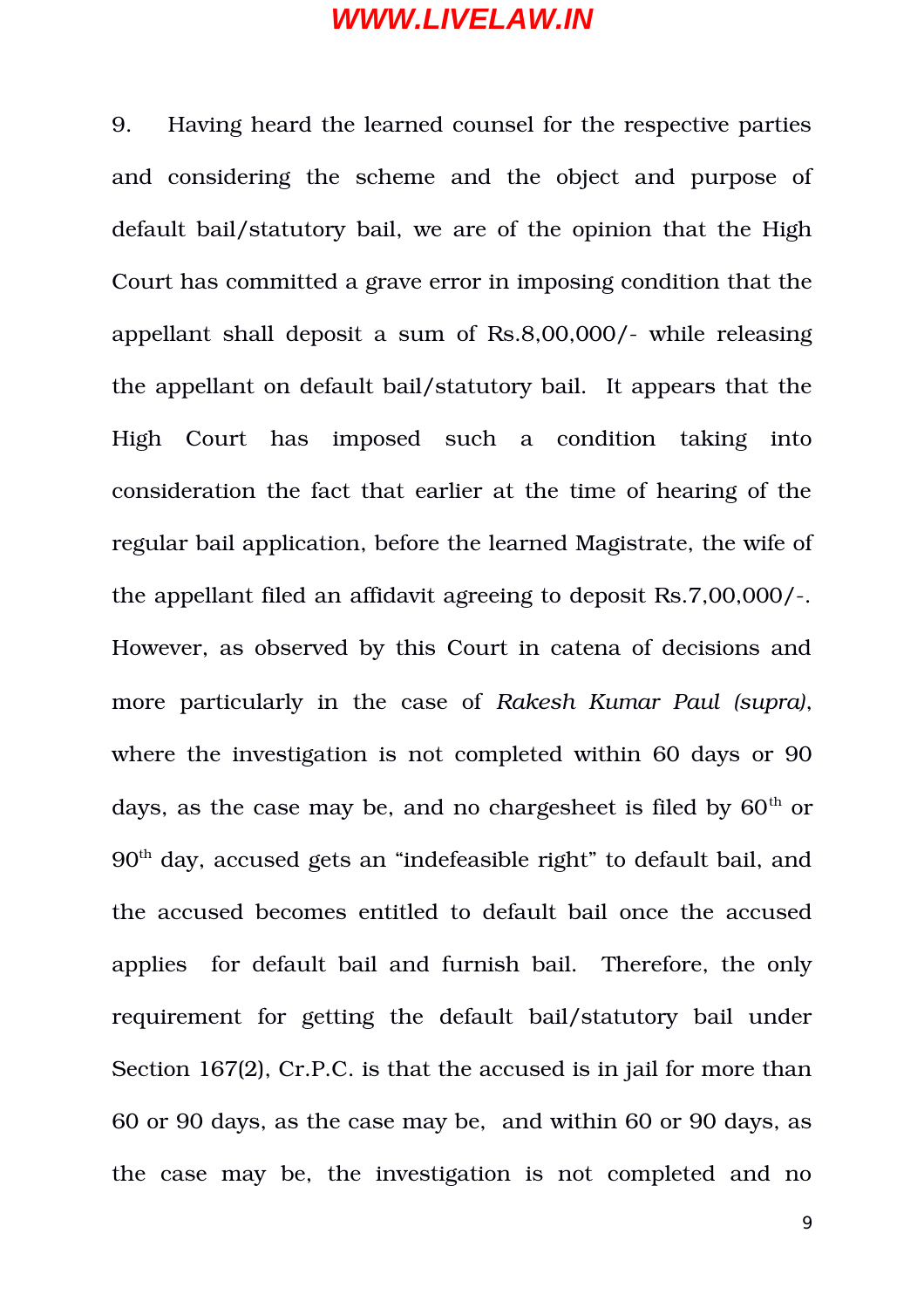chargesheet is filed by  $60<sup>th</sup>$  or  $90<sup>th</sup>$  day and the accused applies for default bail and is prepared to furnish bail. No other condition of deposit of the alleged amount involved can be imposed. Imposing such condition while releasing the accused on default bail/statutory bail would frustrate the very object and purpose of default bail under Section 167(2), Cr.P.C. As observed by this Court in the case of *Rakesh Kumar Paul (supra) and in other decisions*, the accused is entitled to default bail/statutory bail, subject to the eventuality occurring in Section 167, Cr.P.C., namely, investigation is not completed within 60 days or 90 days, as the case may be, and no chargesheet is filed by  $60<sup>th</sup>$  or  $90<sup>th</sup>$  day and the accused applies for default bail and is prepared to furnish bail.

9.1 As observed hereinabove and even from the impugned orders passed by the High Court, it appears that the High Court while releasing the appellant on default bail/statutory bail has imposed the condition to deposit  $\text{Rs.8,00,000}/-$  taking into consideration that earlier before the learned Magistrate and while considering the regular bail application under Section 437 Cr.P.C., the wife of the accused filed an affidavit to deposit Rs.7,00,000/-. That cannot be a ground to impose the condition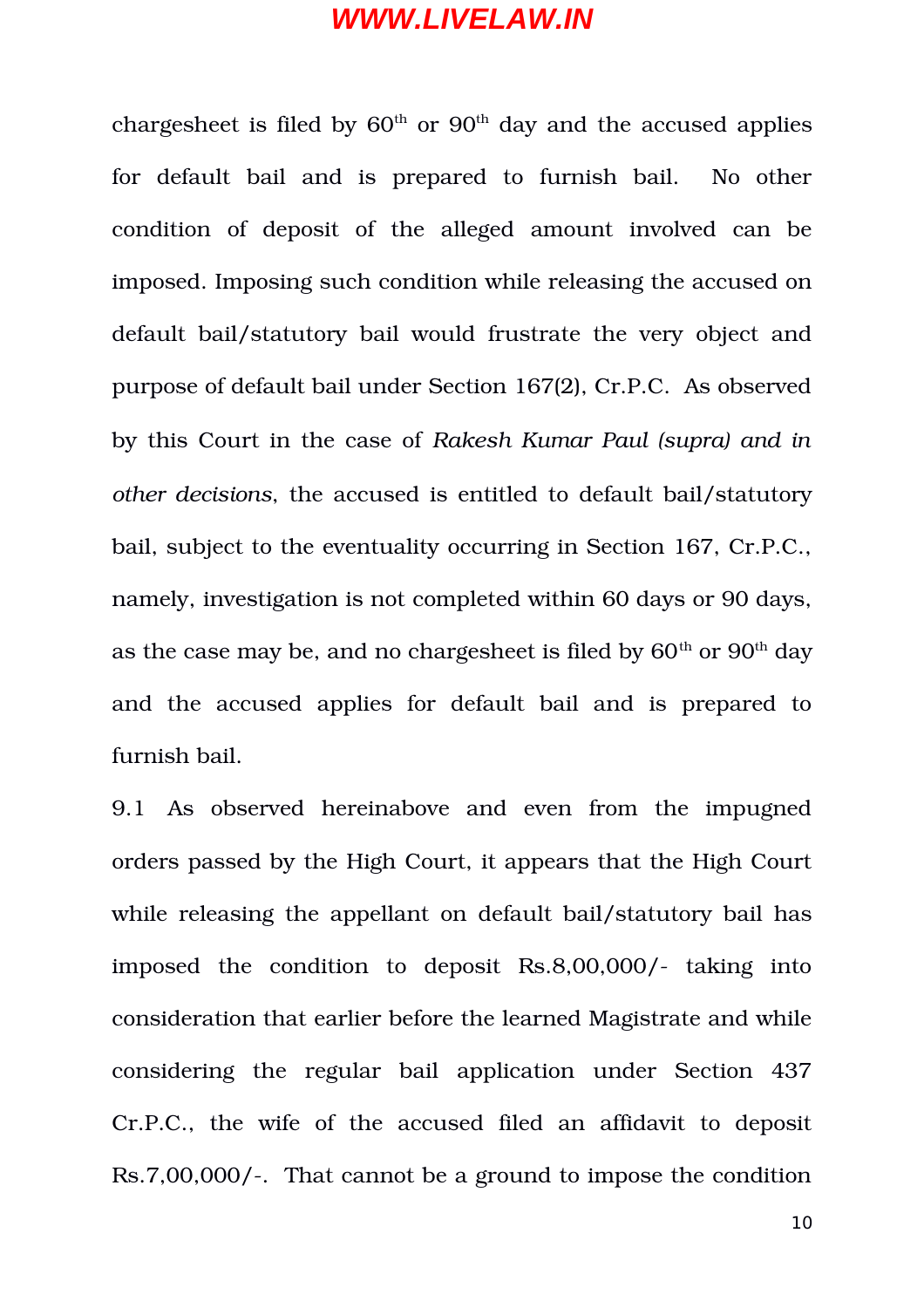to deposit the amount involved, while granting default bail/statutory bail.

9.2. The circumstances while considering the regular bail application under Section 437 Cr.P.C. are different, while considering the application for default bail/statutory bail. Under the circumstances, the condition imposed by the High Court to deposit Rs.8,00,000/-, while releasing the appellant on default bail/ statutory bail is unsustainable and deserves to be quashed and set aside.

10. Now so far as condition no. (d) imposed by the High Court, namely, directing the appellant to report before the concerned police station daily at 10:00 a.m., until further orders, for interrogation is concerned, the same is also unsustainable, as it is too harsh. Instead, condition which can be imposed is directing the appellant to cooperate with the investigating officer in completing the investigation and to remain present before the concerned police station for investigation/interrogation as and when called for, and on breach the investigating officer can approach the concerned court for cancellation of the bail on breach of such condition.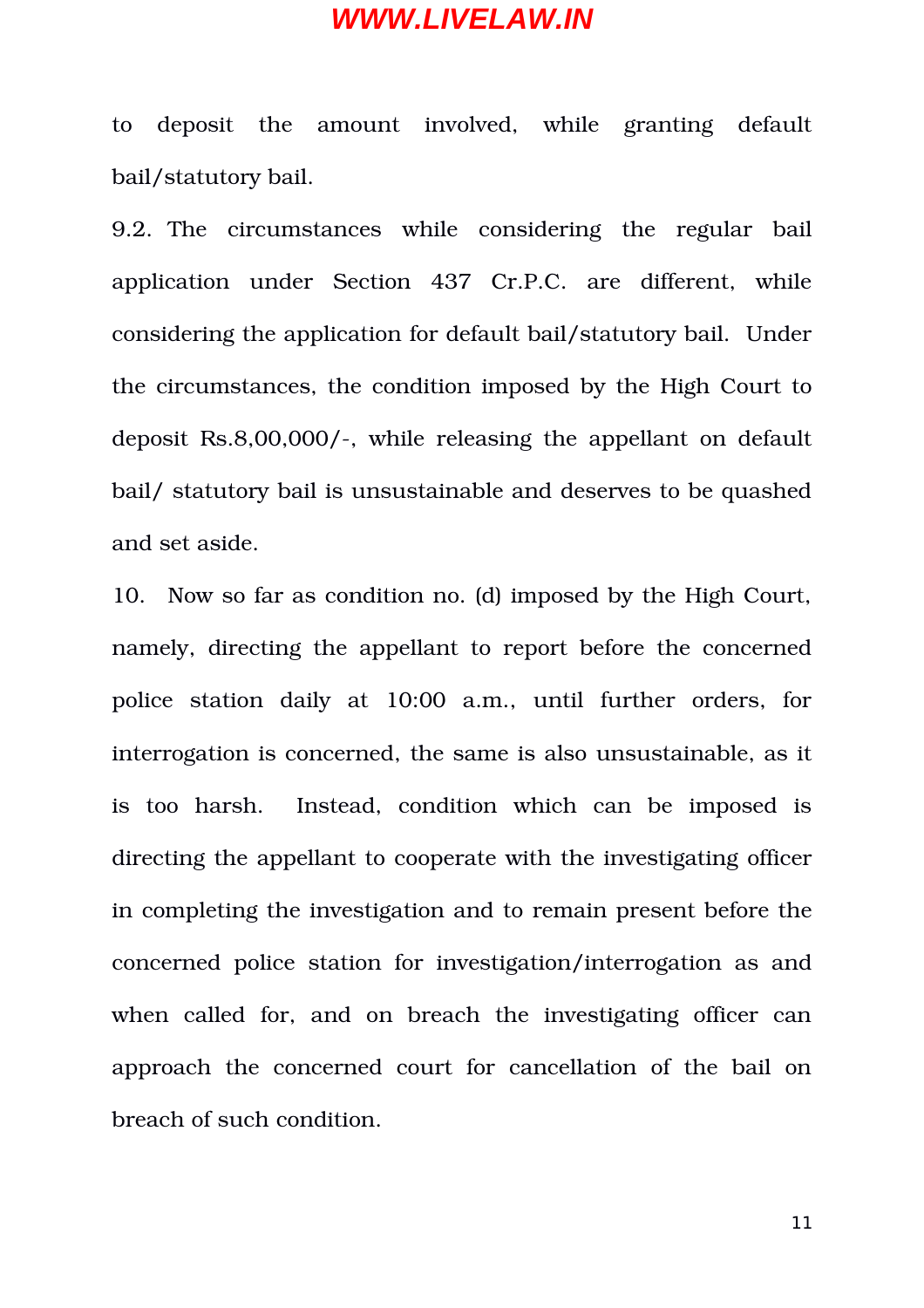11. In view of the above and for the reasons stated above, the present appeals succeed. Condition No. (b) of order dated 24.06.2020 passed by the High Court in Criminal OP(MD) No. 6214 of 2020, i.e., directing the appellant to deposit Rs.8,00,000/ to the credit of crime No. 31 of 2019 before the learned Judicial Magistrate, Court No.1, Nagercoil, Kanyakumari District, while releasing the appellant on default bail, is hereby quashed and set aside. Condition no. (d), namely, directing the appellant to report before the concerned police station at 10:00 a.m. daily, until further orders for interrogation is hereby modified to the extent and it is directed that the appellant shall co-operate with the investigating agency and shall report the concerned police station as and when called for investigation/interrogation and on non-cooperation, the consequences including cancellation of the bail shall follow. Rest of the conditions imposed by the High Court in order dated 24.06.2020 are maintained.